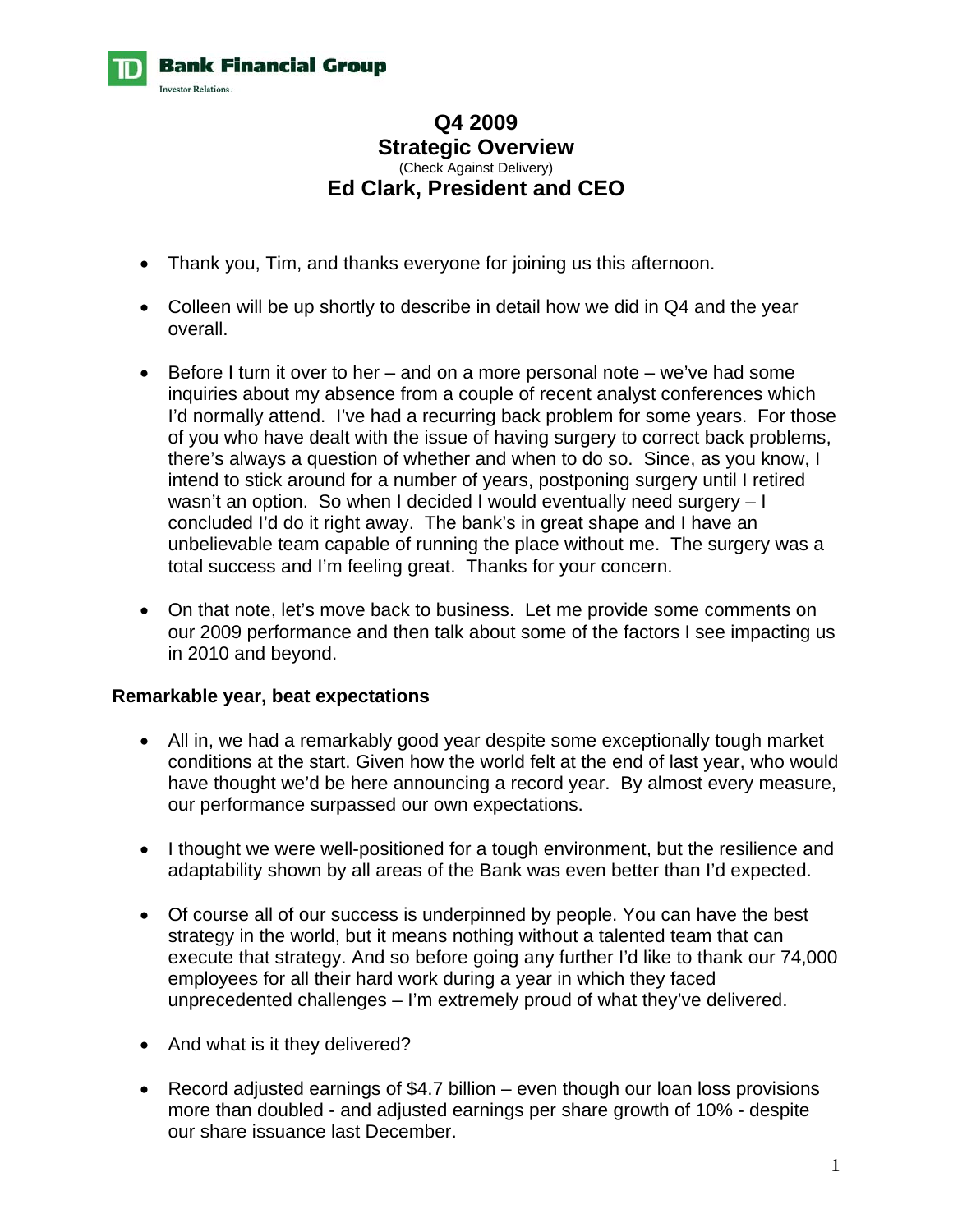- A balance sheet that's incredibly strong with Tier 1 capital at 11.3% with over 75% of it in Tangible Common Equity. And an adjusted return on risk weighted assets that's one of the best in the industry at 2.27%.
- The best customer service in North America as shown by our JD Power and Synovate wins.
- And during 2009, more evidence of being great operators a record low efficiency ratio of 50% in TD Canada Trust, 24 new branches in Canada and 33 new stores in the US. Another 75 client facing advisors in Wealth and 155 new business bankers in Canada. And, of course, the successful integration of our 2 U.S. banks.
- In 2009, we demonstrated that with the right strategy and dedicated employees there are ways strong businesses can perform even in a tough economy.

#### **Segment review**

**Bank Financial Group** 

**Investor Relations.** 

- Let me comment on each of our businesses. Once again, we had an excellent performance in retail in Canada and the United States. We hit almost \$4 billion in adjusted retail earnings for the second year in a row. That's a fantastic foundation for our bank – and you'll see us grow those earnings from here.
- In Canada, TD Canada Trust continues to deliver great results in spite of the challenging environment, driven by our consistent focus on offering unparalleled convenience and legendary customer service. And as you heard at our investor session in October, we continue to take market share.
- Turning to our Wealth and Wholesale businesses, they've both been helped by improving market conditions.
- In Wealth, robust trading volumes continue to help offset the effects of low nominal interest rates and the resulting margin compression. And we're beginning to feel the positive effects of the equity market rebound in our asset based businesses.
- In Wholesale, the unprecedented market conditions of the past two years have validated our strategy. We've built a dealer focused on franchise businesses that is designed to be profitable even in adverse market conditions.
- After a tough 2008, who would have guessed that TD Securities would post the kind of record-breaking year we've seen in 2009 – all while reducing risk and further focusing on our franchises.
- With the changes we implemented this year in Wholesale, I think we've reached the point where no further significant strategic adjustments should be required.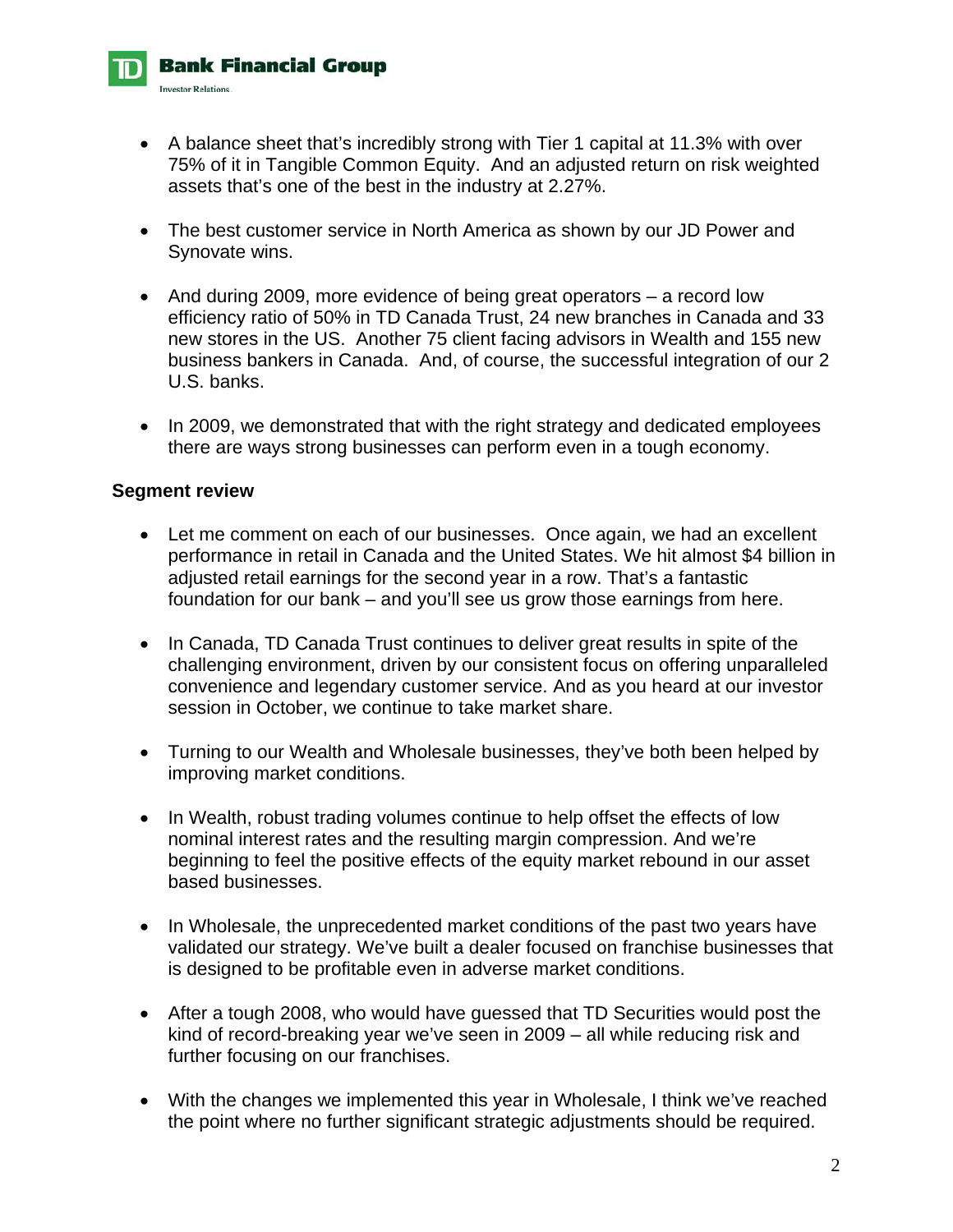

**Investor Relations** 

We feel we've built the dealer model of the future – one that's less vulnerable to changes in regulatory capital requirements.

- In U.S. P&C, after more than a year and a half of incredibly hard work, we've completed the integration of Commerce and TD Banknorth, achieving our goal of uniting our U.S. operations under one brand from Maine to Florida.
- Steve will comment in more detail in a moment, but this was an enormously complex and demanding integration and the team delivered to the highest possible standard on hundreds and hundreds of projects. However, we did experience delays in overnight processing shortly after integration weekend.
- We know these delays impacted our customers and for that, we're truly sorry.
- However, I'm pleased with how we responded. We came together as one organisation that worked incredibly hard to identify the problem and come up with a solution – and worked hard to make things right for our customers.
- Our reaction to the batch delays will only reinforce our leadership in convenience and service. However, changes from conversion and the batch delays heightened customer reaction and we tend to see those reactions immediately in our customer surveys. But, our Customer WOW! Index today has bounced back from where it was after conversion weekend and we continue to see improvement in this metric.
- I just want to say that I am truly WOW-ed by the outstanding job done by Bharat, his team, and everyone else involved in making the integration a great success.

## **U.S.**

- I've been asked by investors "are you pleased with where you are in the US?"
- Steve will review our progress shortly but let me say that I'm very pleased with our business model – today, we are actually operating a better bank in the US. Our fundamental business strategies are delivering and we have an organic growth engine, a strong deposit base, a growing loan book and significant crosssell opportunities.
- Combined with our ownership position in TD Ameritrade which has been a huge financial and strategic success – our prospects for growth in the US are excellent.
- But it is important to acknowledge that we aren't earning our cost of capital in our US P&C business. And frankly, a long recession and a slow recovery will not help.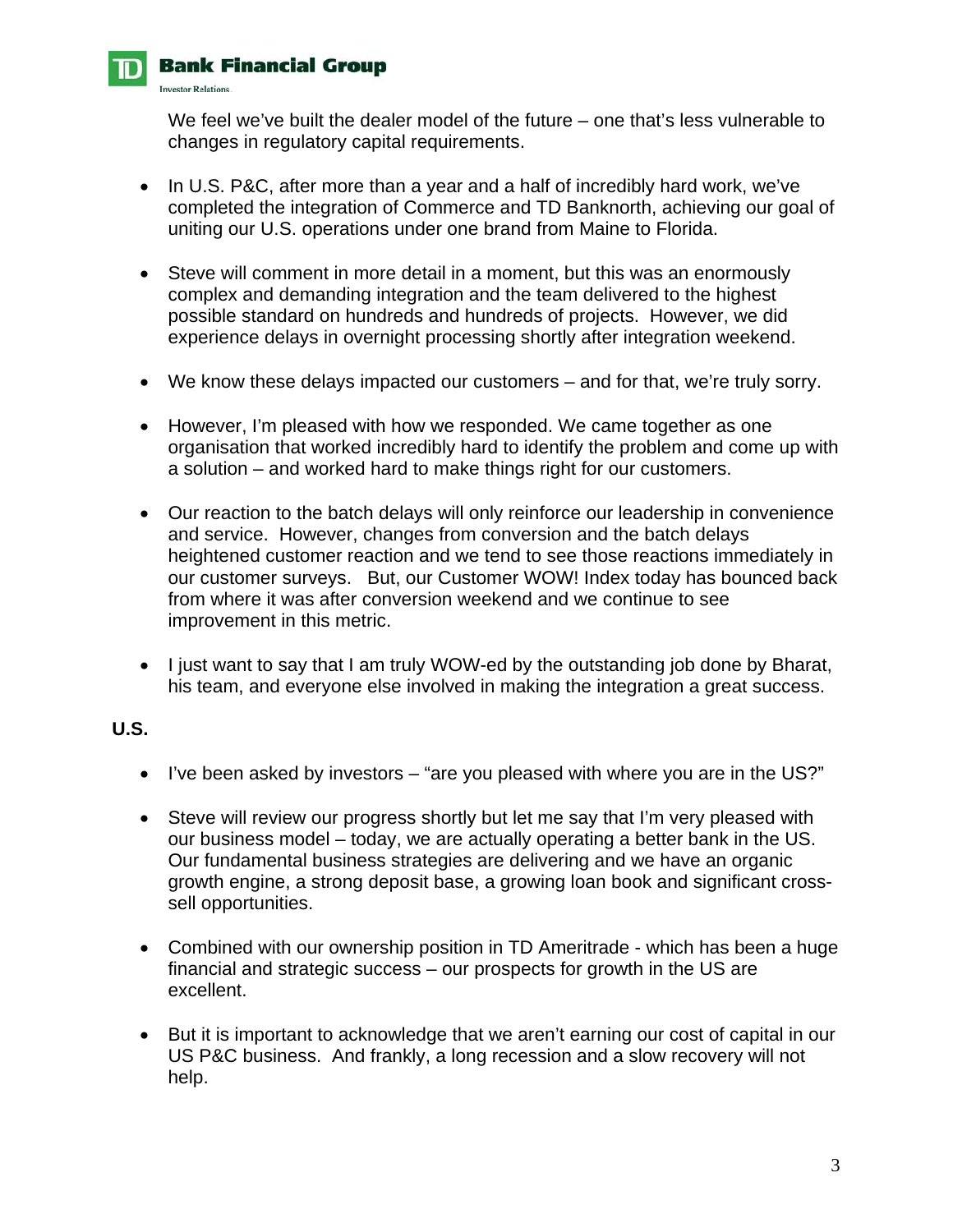**Investor Relations**.

- A lot's happened since we announced the Commerce acquisition in October 2007. Back then, we thought we could earn \$1.2 billion in 2009. We're coming in at just over \$900mm in adjusted earnings which isn't bad when you compare our performance to other major US banks.
- But, clearly we didn't anticipate the severity of the downturn that was to come. On a pre-provision basis, we think we've delivered pretty much in line with our expectations.
- And considering our business model is one that leverages convenience and service to drive deposit growth, it's much harder to deliver earnings from that deposit base in a very low nominal rate environment.
- But we see upside when the headwinds of low margins and higher PCL's begin to ease. So, overall, we think we've got a 2 year delay in getting our ROIC up to our cost of capital.

## **Outlook**

- On that note, let's move on to our outlook.
- At the beginning of 2009, I said that the recession was like a valley we didn't know how wide or deep it was, but we needed to get across it with our business model intact and momentum on our side.
- We're confident that our business model will survive the downturn what we're wrestling with now is how long the recovery will take and what that means for us. We want to ensure we continue to deliver growth - so our attention is focused on how we build on our momentum coming out of 2009.
- For a deposit-rich, retail-focused bank like TD, there are four key factors that will determine our earnings growth from here –
- One, PCL's,
- Two, the level of nominal interest rates,
- Three, normalisation in the capital markets
- And four, our rate of organic growth which is driven by consumer and business confidence and underlying GDP growth in Canada and the US.
- Let me briefly touch on each one of those factors.
- On PCL's for loans, we think they'll increase in 2010 as unemployment continues to rise. We see them peaking first in our Canadian personal unsecured businesses. In Canadian commercial, as in previous recessions, these losses will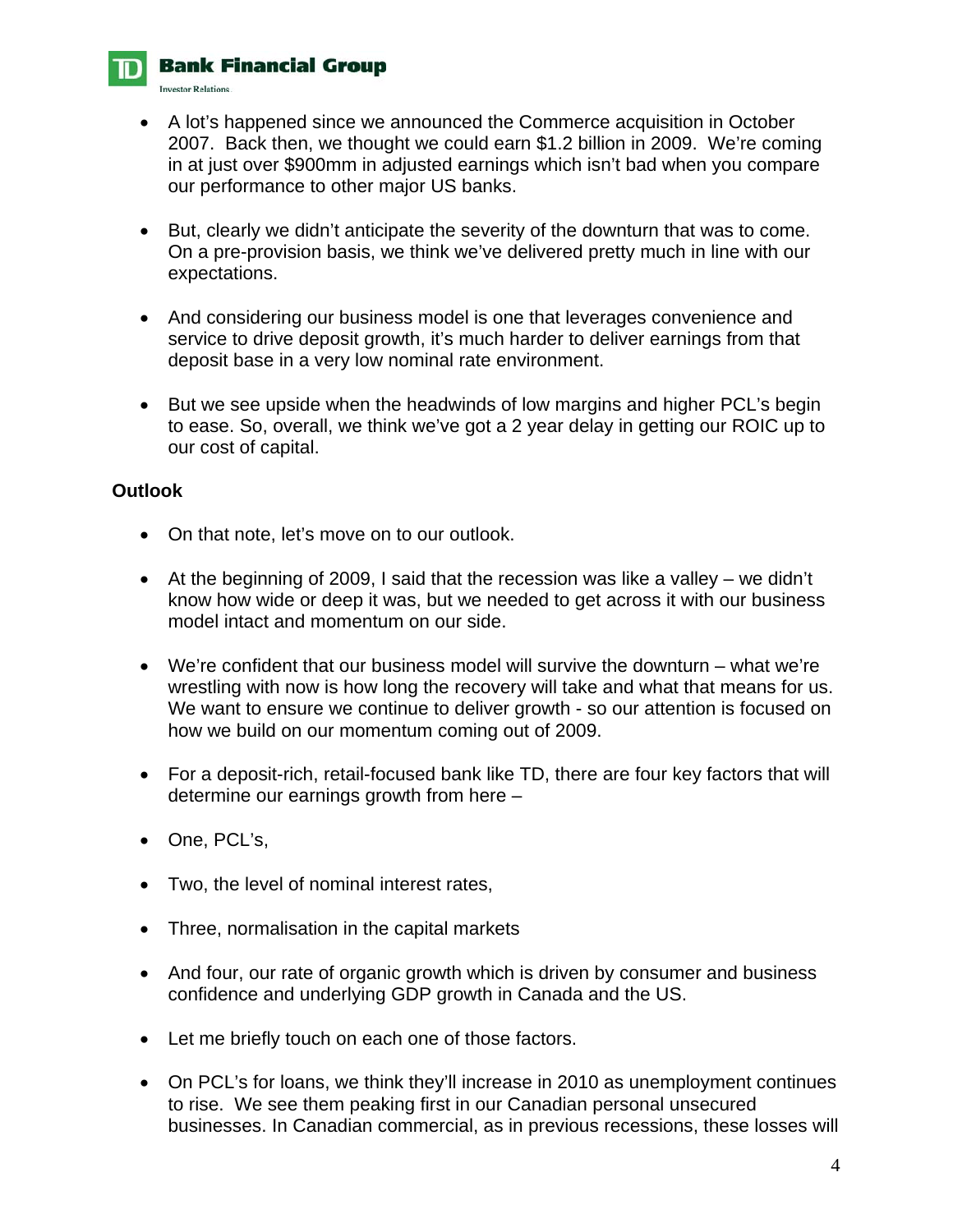

**Investor Relations.** 

likely lag and we expect increases from the extremely low levels they're at now. But we see them peaking at levels well below those seen in previous recessions.

- In the US, we expect they'll continue to increase from here, but at a much slower rate peaking by the end of 2010 and then in 2011 gradually trailing off.
- Before I move on, let me address another topic. Earlier this week a report was published highlighting that the loan portfolio disclosure in our US regulatory filings differed from that in our financial disclosures – this isn't new news. Our financial disclosure provides what we consider to be a more accurate representation of the risks within the portfolio. In addition to our Commercial Real Estate portfolio, our Commercial and Industrial portfolio includes loans that have real estate as collateral. We insist on such back up collateral as a secondary measure of risk conservatism. We primarily lend however, on the basis of the business and the real estate collateral is often in turn dependent on the success of the business. As a result, we classify according to the industry of the borrower since we believe this provides a superior indication of the credit risk. This practice is consistent with that followed by many industry participants.
- Moving to interest rates, in some ways the very thing fuelling results in Wholesale – very low interest rates – is hurting our retail businesses.
- Given that fact, we see 2010 as something of a transition year in our mix of earnings as we start to see rate increases. We think they'll come in the latter part of 2010 which means there won't be a material impact on our retail results until 2011.
- Given the unpredictable and extremely competitive nature of the capital markets, forward looking observations about our Wholesale bank are difficult. However, after such an extraordinary year we would expect Wholesale earnings to start moving back down to a more normalized level, but if rates stay low and volatility persists, we could see a continuation of above average returns. And stronger markets mean the tailwind of higher asset values should help our wealth management businesses.
- Moving to organic growth, we still think we'll see growth in 2010, but at a pace that's in line with recovering but slower-growing economies in both Canada and the US.
- So that means continued new volume growth, but slowing from where we are today. And we still have the tailwind of strong organic growth from 2009 business "on the books" that will drive earnings in 2010.
- And we'll see a negative impact on the Canadian dollar earnings of our U.S. operations, as long as we see a higher value of the Canadian dollar.
- You might think on balance this paints a pretty gray picture of the year ahead. It certainly identifies our challenges. But at the same time, I don't want to overstate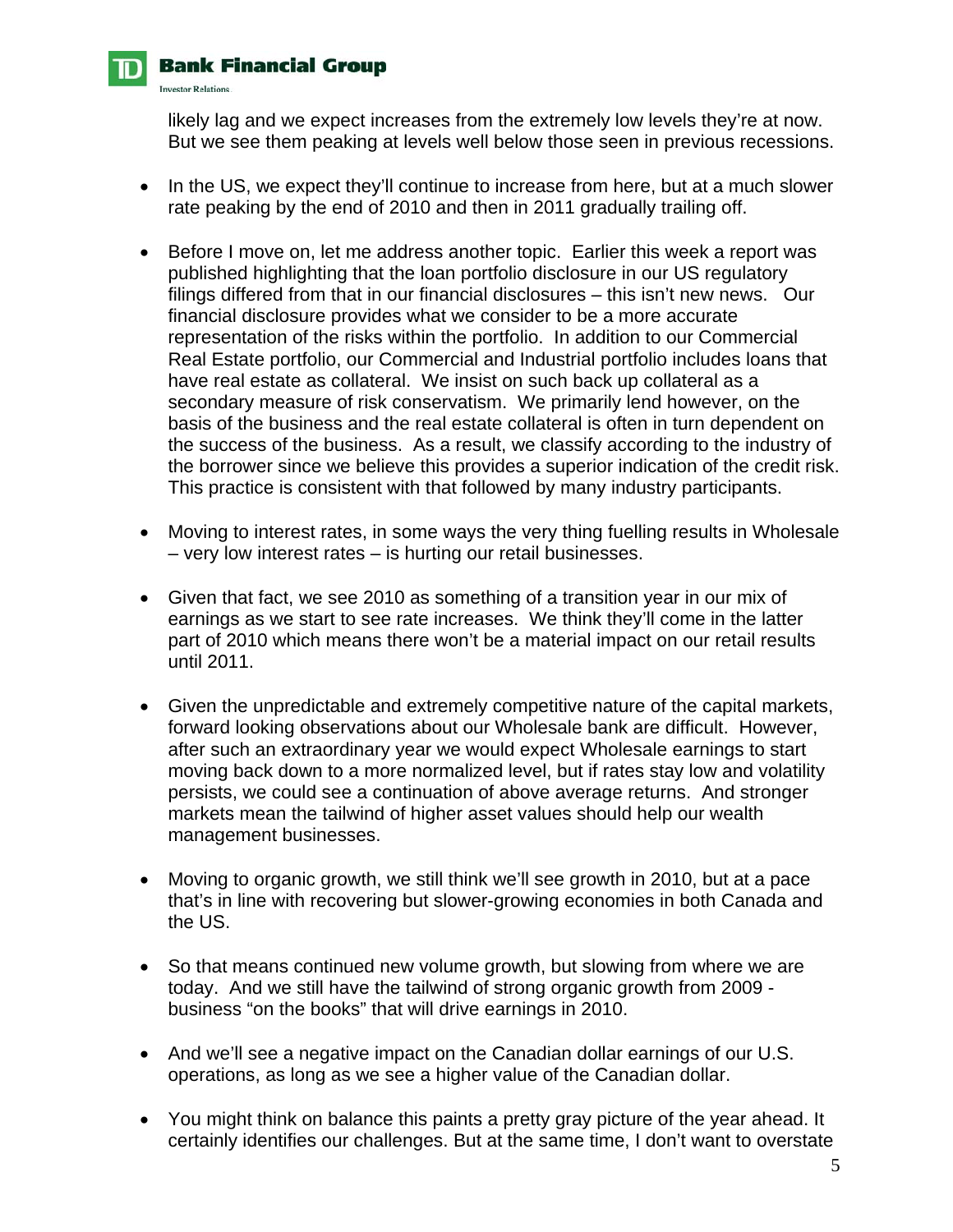

**Investor Relations.** 

those challenges. Two lessons we've learned from the past year are - first - you can have positive surprises in challenging times and - second - you can figure out ways to outperform.

- We're entering 2010 in a very strong capital position. And that's a great place to be as governments and regulators around the world review capital requirements.
- We believe it's prudent to maintain strong capital ratios given this kind of environment. The truth is no one really knows where these rule changes will come out. But there is a real risk that they will require higher capital levels, and different definitions of capital. TD and the other Canadian banks are going into these changes in a position of absolute strength. And we'll likely be less impacted by any changes compared to other banks in the rest of the world.
- We've also got that solid foundation of retail earnings that I mentioned earlier. So, as we go into 2010, we'll continue to work hard to grow revenues and keep expenses well-contained. Then we should see the positive effects of our embedded earnings from PCL declines and interest rate increases come through starting in 2011.

#### **Compensation**

- Finally, I think it's appropriate to say a few words about compensation. All of us have been sensitized to the importance of ensuring that our compensation plans reward behaviour which adds value for our shareholders over the long term and avoids excessive risk. While compensation plans matter, strategy matters even more.
- As you know, TD's business strategy has been relentlessly focused on taking out tail risk and resisting market pressures to meet short-term earnings expectations which involve sacrificing long term value or incurring excessive risks.
- Nevertheless, it's important that compensation plans are aligned to strategy and reinforce the desired behaviour. Our compensation plans already rewarded appropriate behaviour by requiring large equity holdings by executives, paying a significant proportion of variable compensation in equity and requiring the CEO to hold his required equity for 2 years post-retirement.
- As a result of the financial crisis, we have undertaken a thorough review of our plans and had discussions with some of our major shareholders. This review has resulted in some fine tuning which we'll outline in this year's proxy circular. The key changes we made were designed to ensure we are fully compliant with the Financial Stability Board guidelines and more explicitly factor in risks taken when determining compensation awards.
- As for the level of compensation at TD, the cost of senior management has steadily declined over time as a percent of adjusted earnings and revenues. If we look at incentive compensation the same way, it has also declined. Incentive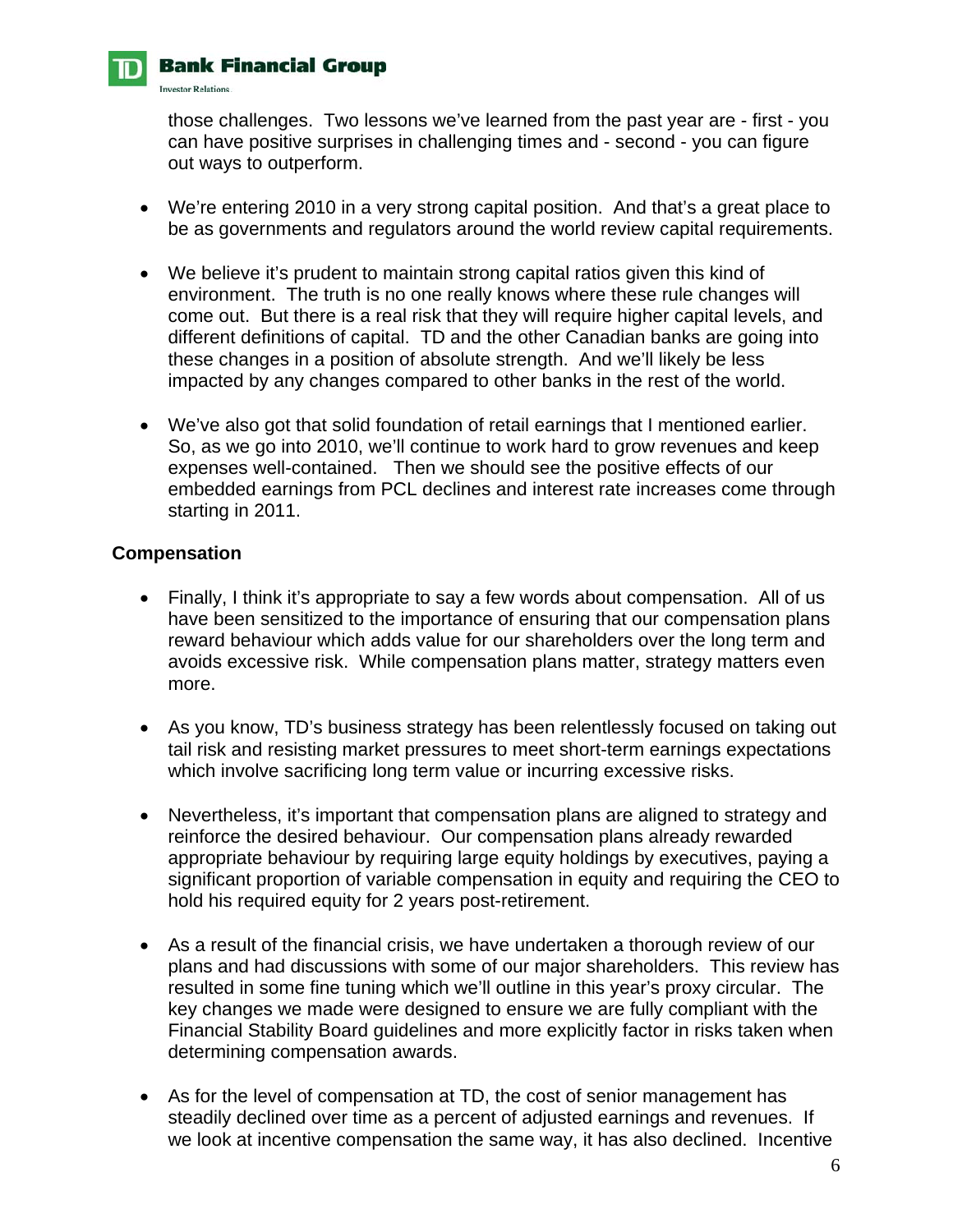

**Investor Relations.** 

compensation growth this year reflects the spring-back in Wholesale earnings and the full year inclusion of Commerce. As a percent of adjusted earnings and revenues, it has fallen by over 10% compared to last year.

#### **Closing**

- So, overall, how am I feeling about 2010? Although I'm feeling pretty good about TD, we still see some significant headwinds that demand a certain amount of caution.
- The market has bounced back more strongly than we would have thought, but we think underlying economic conditions will remain lacklustre for the foreseeable future.
- And we know that many of our customers will face hardships as a result. As we've said before, we intend to stick by our customers and clients in the tough times.
- Against that backdrop, however, we believe TD still has enormous earnings potential, which we'll see later in 2010 and into 2011. We are emerging from the financial crisis and resulting economic recession with our business model intact and momentum on our side.
- On that note, I'll turn things over to Colleen.

## **Overall Call Closing**

- Let me wrap up with the four key messages I hope you'll take away from today's meeting.
- One Almost \$4 billion in adjusted retail earnings per year in both 2008 and 2009. That's \$4 billion dollars of consistent, high-quality earnings.
- Two Our Canadian franchise delivered unbelievable performance once again and is very well positioned for when economic conditions improve.
- Three Wholesale had an incredible year while reducing risk. We believe we have the dealer model of the future.
- Four It's been a milestone year for U.S. P&C, and we see great prospects in the years to come but it's going to be a pretty tough 2010.

Thanks and have a great day.